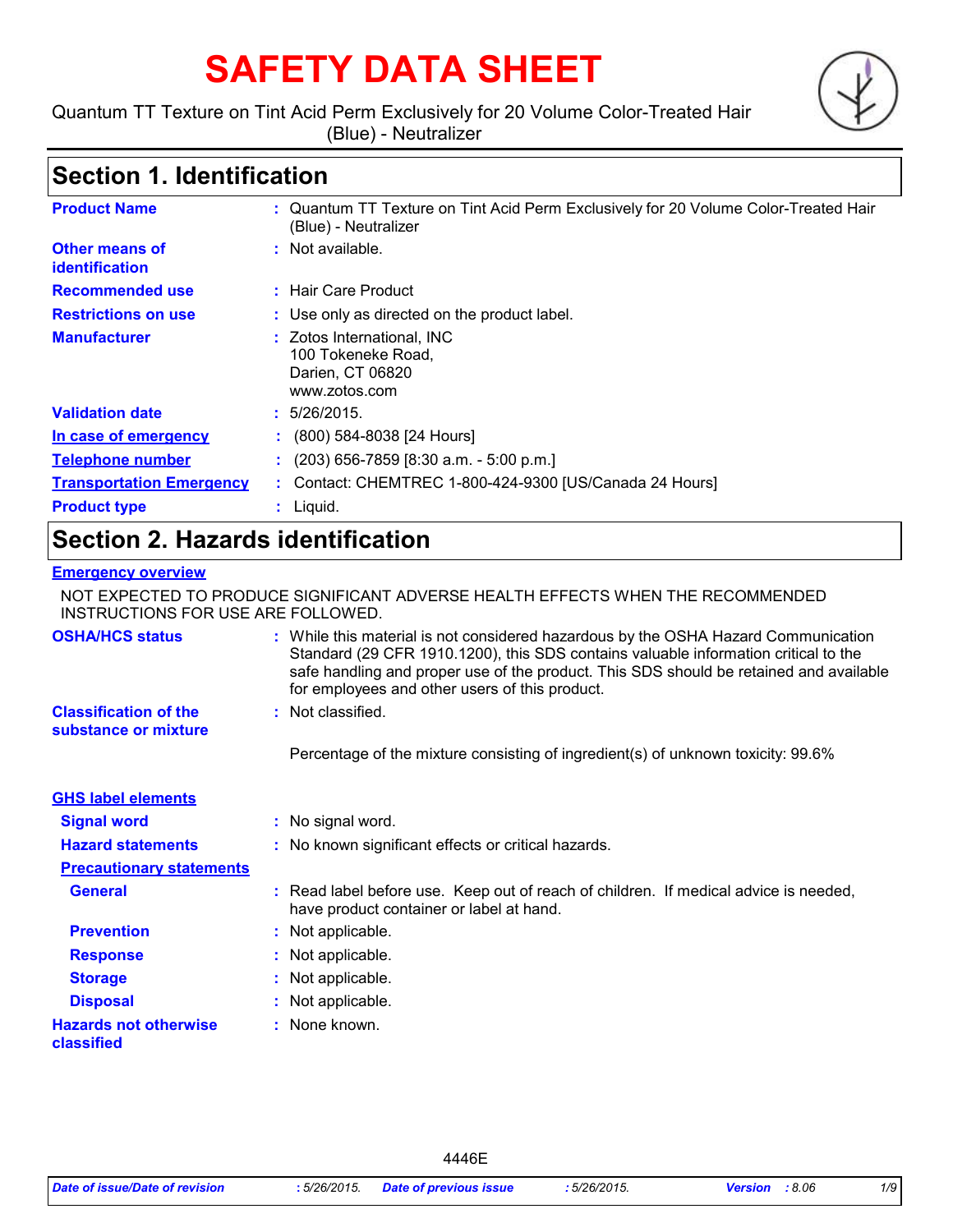### **Section 3. Composition/information on ingredients**

**Substance/mixture :**

```
: Mixture
```
**United States**

| <b>Name</b>       | $\prime$       | <b>CAS number</b> |
|-------------------|----------------|-------------------|
| hydrogen peroxide | 0.10<br>12. IO | 7722-84-1         |

Any concentration shown as a range is to protect confidentiality or is due to batch variation.

**There are no additional ingredients present which, within the current knowledge of the supplier and in the concentrations applicable, are classified as hazardous to health or the environment and hence require reporting in this section.**

**Occupational exposure limits, if available, are listed in Section 8.**

### **Section 4. First aid measures**

| <b>Description of necessary first aid measures</b> |                                                                                                                                         |
|----------------------------------------------------|-----------------------------------------------------------------------------------------------------------------------------------------|
| <b>Eye contact</b>                                 | : Immediately flush eyes with running water for at least 15 minutes, keeping eyelids open.<br>Get medical attention if you feel unwell. |
| <b>Inhalation</b>                                  | : Remove victim to fresh air and keep at rest in a position comfortable for breathing. Get<br>medical attention if you feel unwell.     |
| <b>Skin contact</b>                                | : Wash the contaminated skin gently and thoroughly with running water and non-abrasive<br>soap.                                         |
| <b>Ingestion</b>                                   | : Call physician immediately.                                                                                                           |
|                                                    | Indication of immediate medical attention and special treatment needed, if necessary                                                    |
| <b>Notes to physician</b>                          | : Treat symptomatically.                                                                                                                |
| <b>Specific treatments</b>                         | : No specific treatment.                                                                                                                |
| <b>Protection of first-aiders</b>                  | : Use suitable protective equipment (section 8).                                                                                        |

#### **See toxicological information (Section 11)**

### **Section 5. Fire-fighting measures**

| <b>Extinguishing media</b>                               |                                                                                                                                                                                                     |
|----------------------------------------------------------|-----------------------------------------------------------------------------------------------------------------------------------------------------------------------------------------------------|
| <b>Suitable extinguishing</b><br>media                   | : Use an extinguishing agent suitable for the surrounding fire.                                                                                                                                     |
| <b>Unsuitable extinguishing</b><br>media                 | : None known.                                                                                                                                                                                       |
| <b>Specific hazards arising</b><br>from the chemical     | : In a fire or if heated, a pressure increase will occur and the container may burst.                                                                                                               |
| <b>Hazardous thermal</b><br>decomposition products       | Decomposition products may include the following materials:<br>carbon dioxide<br>carbon monoxide<br>nitrogen oxides<br>halogenated compounds                                                        |
| <b>Special protective actions</b><br>for fire-fighters   | : Promptly isolate the scene by removing all persons from the vicinity of the incident if<br>there is a fire. No action shall be taken involving any personal risk or without suitable<br>training. |
| <b>Special protective</b><br>equipment for fire-fighters | Fire-fighters should wear appropriate protective equipment and self-contained breathing<br>apparatus (SCBA) with a full face-piece operated in positive pressure mode.                              |
|                                                          |                                                                                                                                                                                                     |

|                                |             | 446F                          |           |                |     |
|--------------------------------|-------------|-------------------------------|-----------|----------------|-----|
| Date of issue/Date of revision | :5/26/2015. | <b>Date of previous issue</b> | 5/26/2015 | Version : 8.06 | 2/9 |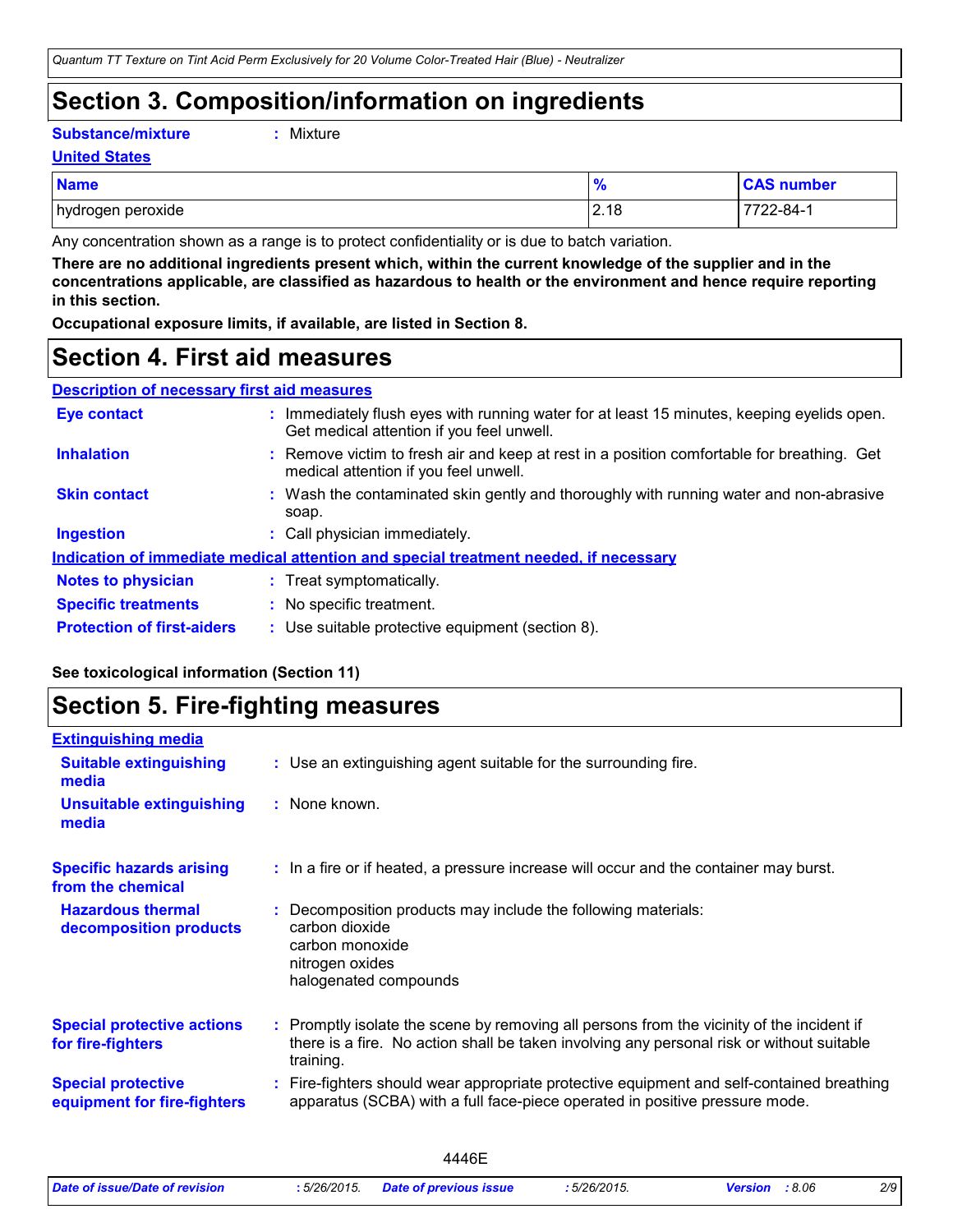### **Section 6. Accidental release measures**

|                                                              | <b>Personal precautions, protective equipment and emergency procedures</b>                                                                                                                                                                                                                                                                    |
|--------------------------------------------------------------|-----------------------------------------------------------------------------------------------------------------------------------------------------------------------------------------------------------------------------------------------------------------------------------------------------------------------------------------------|
| For non-emergency<br>personnel                               | : No action shall be taken involving any personal risk or without suitable training.<br>Evacuate surrounding areas. Keep unnecessary and unprotected personnel from<br>entering. Do not touch or walk through spilled material. Put on appropriate personal<br>protective equipment.                                                          |
|                                                              | For emergency responders : If specialised clothing is required to deal with the spillage, take note of any information<br>in Section 8 on suitable and unsuitable materials. See also the information in "For non-<br>emergency personnel".                                                                                                   |
| <b>Environmental precautions</b>                             | : Avoid dispersal of spilled material and runoff and contact with soil, waterways, drains<br>and sewers. Inform the relevant authorities if the product has caused environmental<br>pollution (sewers, waterways, soil or air).                                                                                                               |
| <b>Methods and materials for containment and cleaning up</b> |                                                                                                                                                                                                                                                                                                                                               |
| <b>Small spill</b>                                           | : Stop leak if without risk. Dilute with water and mop up if water-soluble.                                                                                                                                                                                                                                                                   |
| Large spill                                                  | : Stop leak if without risk. Contain and collect spillage with non-combustible, absorbent<br>material e.g. sand, earth, vermiculite or diatomaceous earth and place in container for<br>disposal according to local regulations (see Section 13). Note: see Section 1 for<br>emergency contact information and Section 13 for waste disposal. |

### **Section 7. Handling and storage**

#### **Precautions for safe handling**

| <b>Protective measures</b>                                                       | : Put on appropriate personal protective equipment (see Section 8).                                                                                                                                                                                                                |
|----------------------------------------------------------------------------------|------------------------------------------------------------------------------------------------------------------------------------------------------------------------------------------------------------------------------------------------------------------------------------|
| <b>Advice on general</b><br>occupational hygiene                                 | : Eating, drinking and smoking should be prohibited in areas where this material is<br>handled, stored and processed. Remove contaminated clothing and protective<br>equipment before entering eating areas. See also Section 8 for additional information<br>on hygiene measures. |
| <b>Conditions for safe storage,</b><br>including any<br><b>incompatibilities</b> | Store in accordance with local regulations. Store in original container protected from<br>direct sunlight in a dry, cool and well-ventilated area, away from incompatible materials<br>(see Section 10) and food and drink.                                                        |

### **Section 8. Exposure controls/personal protection**

#### **United States**

#### **Control parameters**

#### **Occupational exposure limits**

| <b>Ingredient name</b> | <b>Exposure limits</b>                                                                                                                                                                                                                                 |
|------------------------|--------------------------------------------------------------------------------------------------------------------------------------------------------------------------------------------------------------------------------------------------------|
| hydrogen peroxide      | <b>ACGIH TLV (United States, 4/2014).</b><br>TWA: 1 ppm 8 hours.<br>TWA: 1.4 mg/m <sup>3</sup> 8 hours.<br>OSHA PEL 1989 (United States, 3/1989).<br>TWA: 1 ppm 8 hours.<br>TWA: 1.4 mg/m <sup>3</sup> 8 hours.<br>NIOSH REL (United States, 10/2013). |
|                        | TWA: 1 ppm 10 hours.<br>TWA: 1.4 mg/m <sup>3</sup> 10 hours.<br>OSHA PEL (United States, 2/2013).<br>TWA: 1 ppm 8 hours.<br>TWA: $1.4 \text{ mg/m}^3$ 8 hours.                                                                                         |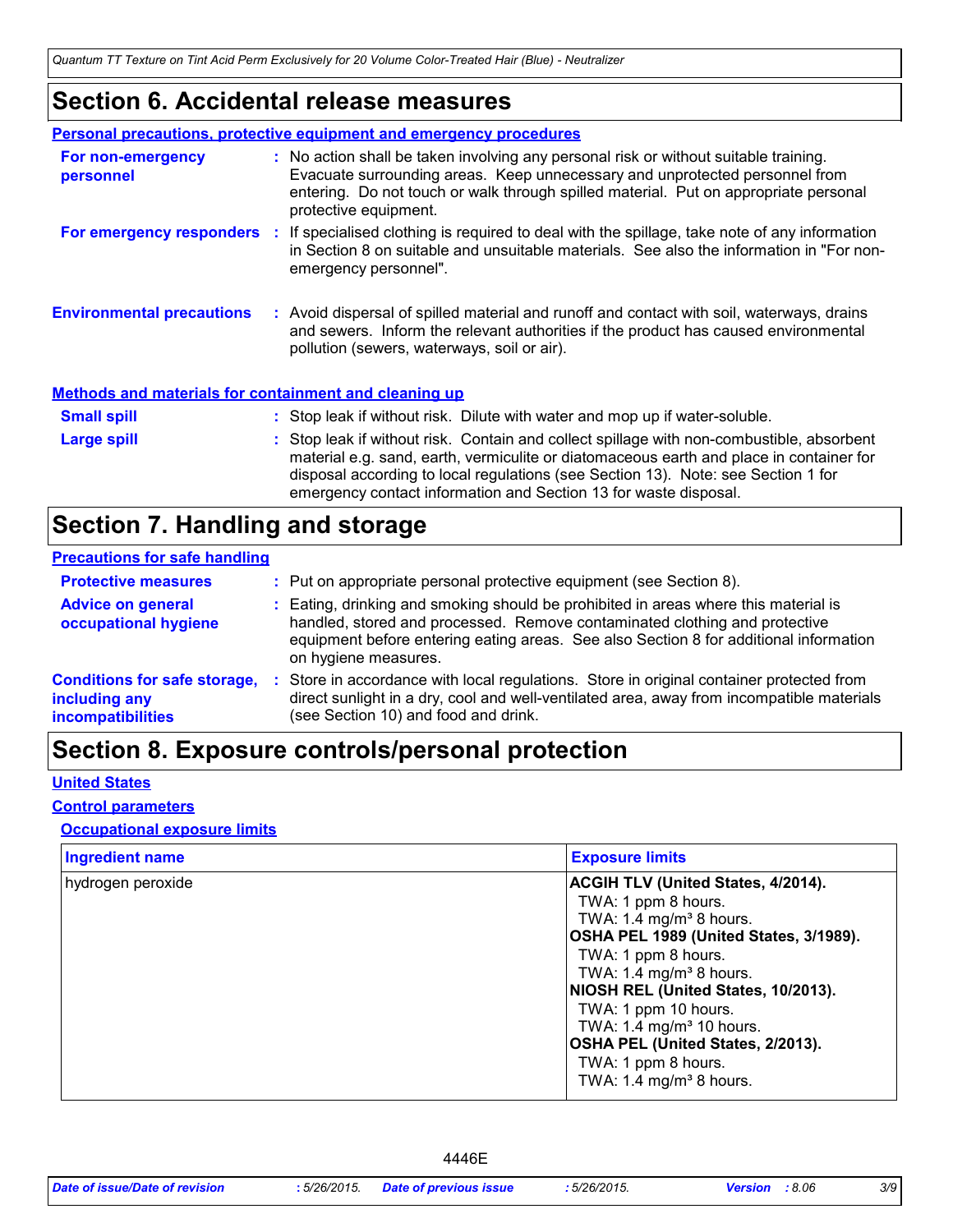### **Section 8. Exposure controls/personal protection**

| <b>Appropriate engineering</b>                   | : Good general ventilation should be sufficient to control worker exposure to airborne                                                                                                                                                                                                                                          |
|--------------------------------------------------|---------------------------------------------------------------------------------------------------------------------------------------------------------------------------------------------------------------------------------------------------------------------------------------------------------------------------------|
| <b>controls</b>                                  | contaminants.                                                                                                                                                                                                                                                                                                                   |
| <b>Environmental exposure</b><br><b>controls</b> | : Emissions from ventilation or work process equipment should be checked to ensure<br>they comply with the requirements of environmental protection legislation. In some<br>cases, fume scrubbers, filters or engineering modifications to the process equipment<br>will be necessary to reduce emissions to acceptable levels. |

| <b>Individual protection measures</b> |                                                                                                                                                                                                                                                                                                                            |
|---------------------------------------|----------------------------------------------------------------------------------------------------------------------------------------------------------------------------------------------------------------------------------------------------------------------------------------------------------------------------|
| <b>Hygiene measures</b>               |                                                                                                                                                                                                                                                                                                                            |
| <b>Hygiene measures</b>               | : When using do not eat, drink or smoke.                                                                                                                                                                                                                                                                                   |
| <b>Eye/face protection</b>            | $:$ None.                                                                                                                                                                                                                                                                                                                  |
| <b>Skin protection</b>                |                                                                                                                                                                                                                                                                                                                            |
| <b>Hand protection</b>                | : None.                                                                                                                                                                                                                                                                                                                    |
| <b>Body protection</b>                | : Wear suitable protective clothing.                                                                                                                                                                                                                                                                                       |
| <b>Other skin protection</b>          | Appropriate footwear and any additional skin protection measures should be selected<br>based on the task being performed and the risks involved and should be approved by a<br>specialist before handling this product.                                                                                                    |
| <b>Other skin protection</b>          | Appropriate footwear and any additional skin protection measures should be selected<br>based on the task being performed and the risks involved and should be approved by a<br>specialist before handling this product.                                                                                                    |
| <b>Respiratory protection</b>         | : Use a properly fitted, air-purifying or air-fed respirator complying with an approved<br>standard if a risk assessment indicates this is necessary. Respirator selection must be<br>based on known or anticipated exposure levels, the hazards of the product and the safe<br>working limits of the selected respirator. |

**Consult local authorities for acceptable exposure limits.**

### **Section 9. Physical and chemical properties**

| <b>Appearance</b>       |                               |
|-------------------------|-------------------------------|
| <b>Physical state</b>   | : Liquid. [Viscous liquid.]   |
| <b>Color</b>            | : Off-white.                  |
| Odor                    | $:$ Fragrant.                 |
| pH                      | $\therefore$ 3 to 4           |
| <b>Boiling point</b>    | : >100°C (>212°F)             |
| <b>Flash point</b>      | : Closed cup: Not applicable. |
| <b>Relative density</b> | $: 1.004$ to 1.01             |

### **Section 10. Stability and reactivity**

| <b>Reactivity</b>                            | : No specific test data related to reactivity available for this product or its ingredients. |
|----------------------------------------------|----------------------------------------------------------------------------------------------|
| <b>Chemical stability</b>                    | : The product is stable.                                                                     |
| <b>Possibility of hazardous</b><br>reactions | : Under normal conditions of storage and use, hazardous reactions will not occur.            |
| <b>Conditions to avoid</b>                   | : No specific data.                                                                          |
| <b>Incompatible materials</b>                | No specific data.<br>÷.                                                                      |
|                                              | 4446E                                                                                        |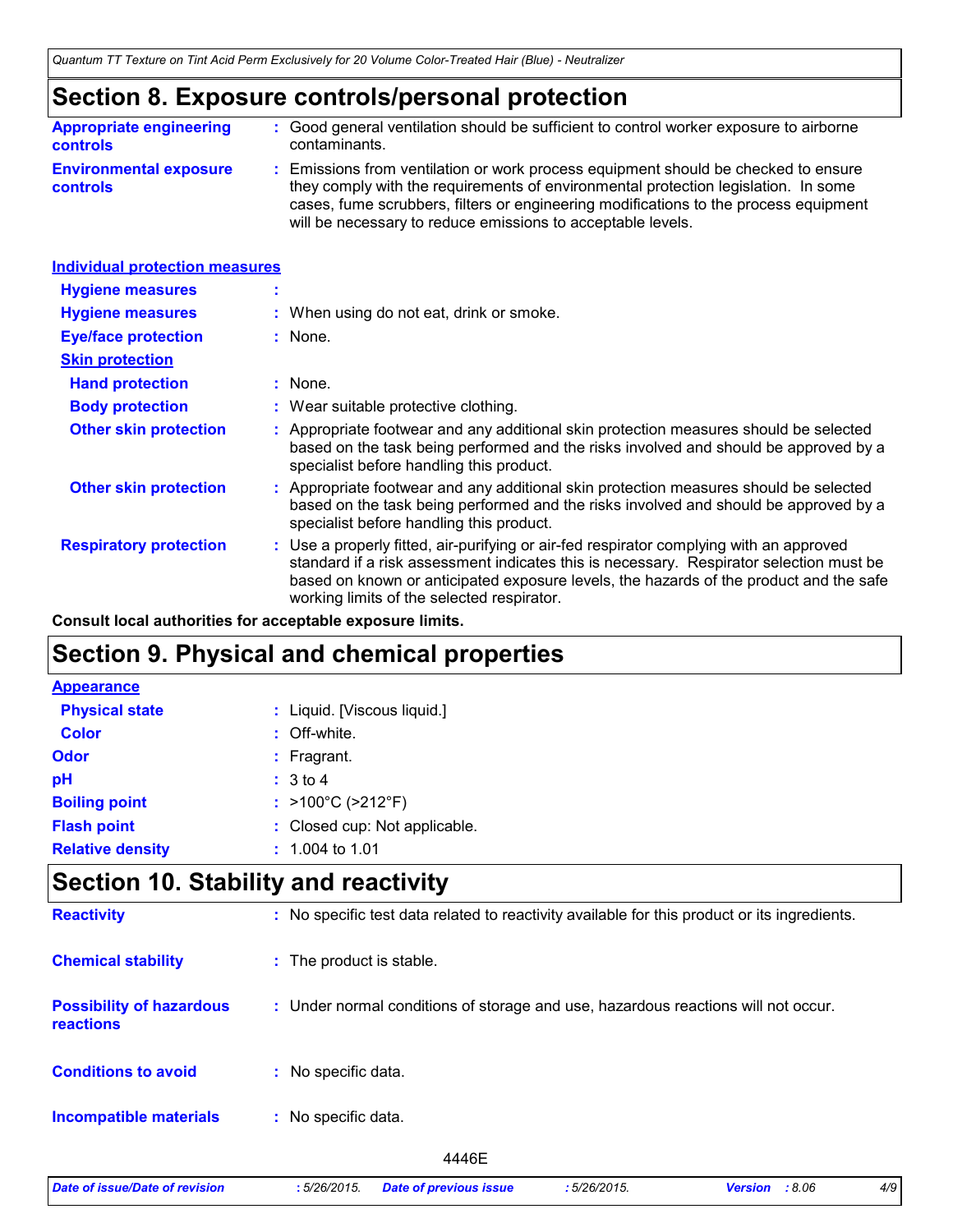*Quantum TT Texture on Tint Acid Perm Exclusively for 20 Volume Color-Treated Hair (Blue) - Neutralizer*

### **Section 10. Stability and reactivity**

**Hazardous decomposition products**

Under normal conditions of storage and use, hazardous decomposition products should **:** not be produced.

### **Section 11. Toxicological information**

#### **United States**

**Information on toxicological effects**

#### **Acute toxicity**

Not available.

#### **Irritation/Corrosion**

| <b>Product/ingredient name</b> | <b>Result</b>           | <b>Species</b> | <b>Score</b> | <b>Exposure</b> | <b>Observation</b> |
|--------------------------------|-------------------------|----------------|--------------|-----------------|--------------------|
| hydrogen peroxide              | IEves - Severe irritant | Rabbit         |              | milligrams      |                    |

#### **Sensitization**

Not available.

#### **Mutagenicity**

Not available.

#### **Carcinogenicity**

Not available.

#### **Classification**

| <b>Product/ingredient name</b> | <b>OSHA</b> | <b>IARC</b> | <b>NTP</b> |
|--------------------------------|-------------|-------------|------------|
| hydrogen peroxide              |             |             |            |

#### **Reproductive toxicity**

Not available.

#### **Teratogenicity**

Not available.

#### **Specific target organ toxicity (single exposure)**

Not available.

### **Specific target organ toxicity (repeated exposure)**

Not available.

#### **Aspiration hazard**

Not available.

#### **Information on the likely routes of exposure :** Not available.

| <b>Potential acute health effects</b> |    |                                                                                                                     |
|---------------------------------------|----|---------------------------------------------------------------------------------------------------------------------|
| <b>Eye contact</b>                    |    | : No known significant effects or critical hazards.                                                                 |
| <b>Inhalation</b>                     |    | Exposure to decomposition products may cause a health hazard. Serious effects may<br>be delayed following exposure. |
| <b>Skin contact</b>                   |    | : No known significant effects or critical hazards.                                                                 |
| <b>Ingestion</b>                      |    | : No known significant effects or critical hazards.                                                                 |
|                                       |    | Symptoms related to the physical, chemical and toxicological characteristics                                        |
| <b>Eye contact</b>                    | ÷. | No specific data.                                                                                                   |
| <b>Inhalation</b>                     |    | : No specific data.                                                                                                 |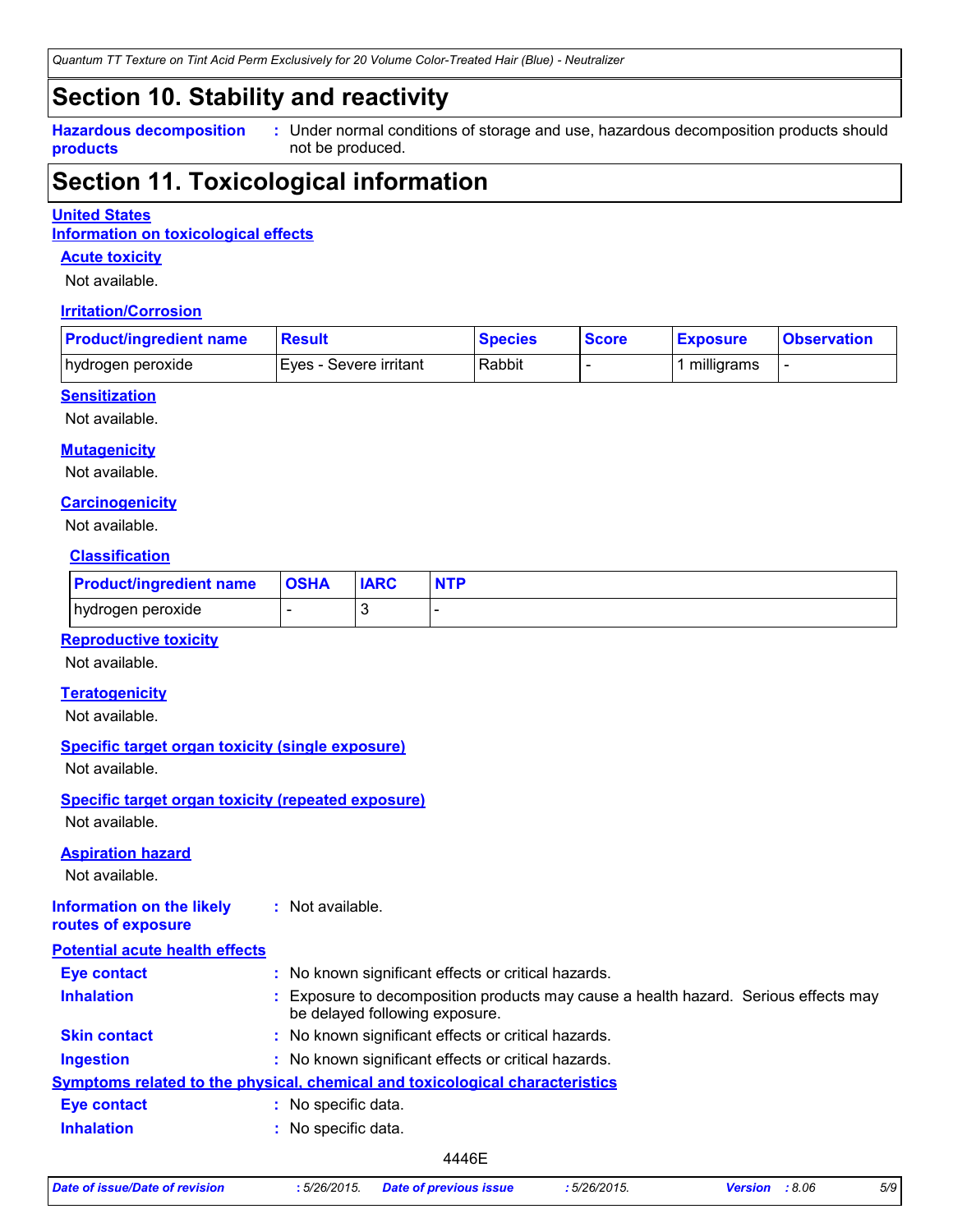### **Section 11. Toxicological information**

| <b>Skin contact</b>                               | : No specific data.                                                                      |
|---------------------------------------------------|------------------------------------------------------------------------------------------|
| <b>Ingestion</b>                                  | : No specific data.                                                                      |
|                                                   | Delayed and immediate effects and also chronic effects from short and long term exposure |
| <b>Short term exposure</b>                        |                                                                                          |
| <b>Potential immediate</b><br>effects             | : Not available.                                                                         |
| <b>Potential delayed effects</b>                  | : Not available.                                                                         |
| <b>Long term exposure</b>                         |                                                                                          |
| <b>Potential immediate</b><br>effects             | $:$ Not available.                                                                       |
| <b>Potential delayed effects : Not available.</b> |                                                                                          |
| <b>Potential chronic health effects</b>           |                                                                                          |
| Not available.                                    |                                                                                          |
| <b>General</b>                                    | : No known significant effects or critical hazards.                                      |
| <b>Carcinogenicity</b>                            | : No known significant effects or critical hazards.                                      |
| <b>Mutagenicity</b>                               | : No known significant effects or critical hazards.                                      |
| <b>Teratogenicity</b>                             | : No known significant effects or critical hazards.                                      |
| <b>Developmental effects</b>                      | : No known significant effects or critical hazards.                                      |
| <b>Fertility effects</b>                          | : No known significant effects or critical hazards.                                      |
| <b>Numerical measures of toxicity</b>             |                                                                                          |
| <b>Acute toxicity estimates</b>                   |                                                                                          |
| Not available.                                    |                                                                                          |

## **Section 12. Ecological information**

### **United States**

#### **Toxicity**

| <b>Product/ingredient name</b> | <b>Result</b>                      | <b>Species</b>                                               | <b>Exposure</b> |
|--------------------------------|------------------------------------|--------------------------------------------------------------|-----------------|
| hydrogen peroxide              | Acute EC50 1.2 mg/l Marine water   | Algae - Dunaliella tertiolecta -<br>Exponential growth phase | 72 hours        |
|                                | Acute EC50 5.38 mg/l Fresh water   | Algae - Pseudokirchneriella<br>subcapitata                   | 96 hours        |
|                                | Acute EC50 2320 µg/l Fresh water   | Daphnia - Daphnia magna -<br>l Neonate                       | 48 hours        |
|                                | Acute LC50 93 ppm Fresh water      | Fish - Oncorhynchus mykiss                                   | 96 hours        |
|                                | Chronic NOEC 989.7 ppm Fresh water | Fish - Oncorhynchus<br>tshawytscha - Egg                     | 43 days         |

#### **Persistence and degradability**

Not available.

#### **Bioaccumulative potential**

| <b>Product/ingredient name</b>                          | $LogP_{ow}$                                         | <b>BCF</b> | <b>Potential</b> |
|---------------------------------------------------------|-----------------------------------------------------|------------|------------------|
| hydrogen peroxide                                       | $-1.36$                                             |            | low              |
| <b>Mobility in soil</b>                                 |                                                     |            |                  |
| <b>Soil/water partition</b><br><b>coefficient (Koc)</b> | : Not available.                                    |            |                  |
| <b>Other adverse effects</b>                            | : No known significant effects or critical hazards. |            |                  |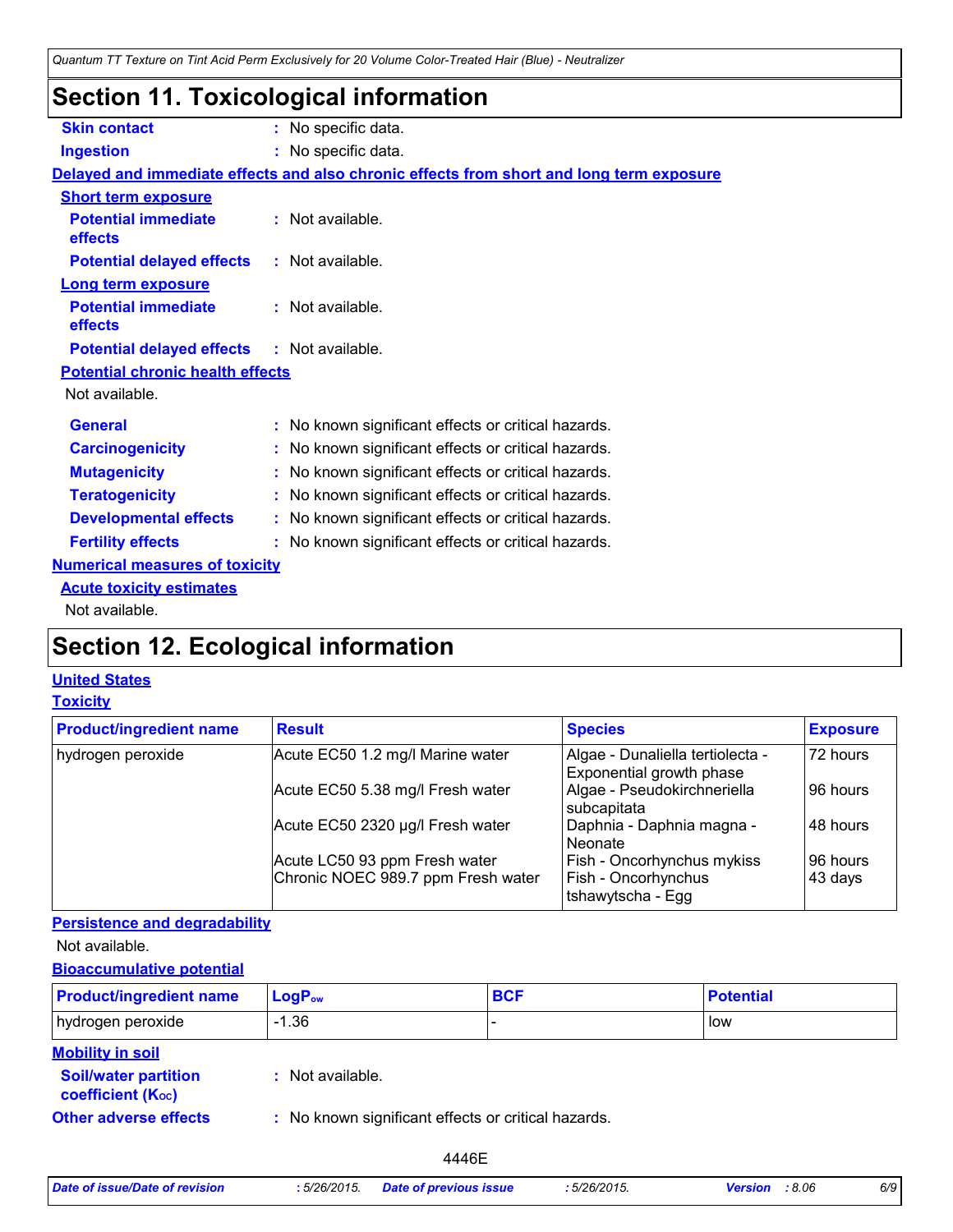*Quantum TT Texture on Tint Acid Perm Exclusively for 20 Volume Color-Treated Hair (Blue) - Neutralizer*

### **Section 13. Disposal considerations**

#### **Disposal methods :**

Disposal of this product, solutions and any by-products should at all times comply with the requirements of environmental protection and waste disposal legislation and any regional local authority requirements.

### **Section 14. Transport information**

| <b>Regulatory</b><br>information       | <b>UN number</b>         | <b>Proper shipping name</b> | <b>Classes</b> |   | <b>PG*</b> Label | <b>Additional</b><br>information |
|----------------------------------------|--------------------------|-----------------------------|----------------|---|------------------|----------------------------------|
| <b>DOT Classification</b>              | Not<br>regulated.        |                             |                | ÷ |                  |                                  |
| <b>TDG Classification</b>              | <b>Not</b><br>regulated. |                             |                |   |                  |                                  |
| <b>Mexico</b><br><b>Classification</b> | Not<br>regulated.        |                             |                | ۳ |                  |                                  |
| <b>ADR/RID Class</b>                   | Not<br>regulated.        |                             |                |   |                  |                                  |
| <b>IMDG Class</b>                      | Not<br>regulated.        |                             |                |   |                  |                                  |
| <b>IATA-DGR Class</b>                  | Not<br>regulated.        |                             |                |   |                  |                                  |

PG\* : Packing group

### **Section 15. Regulatory information**

| <b>U.S. Federal regulations</b>                                                   | $:$ TSCA 8(a) PAIR: decamethyltetrasiloxane; 2-benzylideneheptanal; 2-(4-tert-butylbenzyl)<br>propionaldehyde; α-hexylcinnamaldehyde |
|-----------------------------------------------------------------------------------|--------------------------------------------------------------------------------------------------------------------------------------|
|                                                                                   | TSCA 8(a) CDR Exempt/Partial exemption: Not determined                                                                               |
|                                                                                   | United States inventory (TSCA 8b): Not determined.                                                                                   |
|                                                                                   | Clean Water Act (CWA) 311: Phosphoric acid, solution                                                                                 |
| <b>Clean Air Act Section 112</b><br>(b) Hazardous Air<br><b>Pollutants (HAPS)</b> | : Not listed                                                                                                                         |
| <b>Clean Air Act Section 602</b><br><b>Class I Substances</b>                     | : Not listed                                                                                                                         |
| <b>Clean Air Act Section 602</b><br><b>Class II Substances</b>                    | : Not listed                                                                                                                         |
| <b>DEA List I Chemicals</b><br>(Precursor Chemicals)                              | : Not listed                                                                                                                         |
| <b>DEA List II Chemicals</b><br><b>(Essential Chemicals)</b>                      | : Not listed                                                                                                                         |
| <b>SARA 302/304</b>                                                               |                                                                                                                                      |
| <b>Composition/information on ingredients</b>                                     |                                                                                                                                      |

|                   |               |                  | <b>SARA 302 TPQ</b> |           |                  | <b>SARA 304 RQ</b> |  |
|-------------------|---------------|------------------|---------------------|-----------|------------------|--------------------|--|
| <b>Name</b>       | $\frac{9}{6}$ | <b>EHS</b> (lbs) |                     | (gallons) | $(\mathsf{lbs})$ | (gallons)          |  |
| hydrogen peroxide | 2.18          | Yes.             | 1000                | 106.1     | 1000             | 106.1              |  |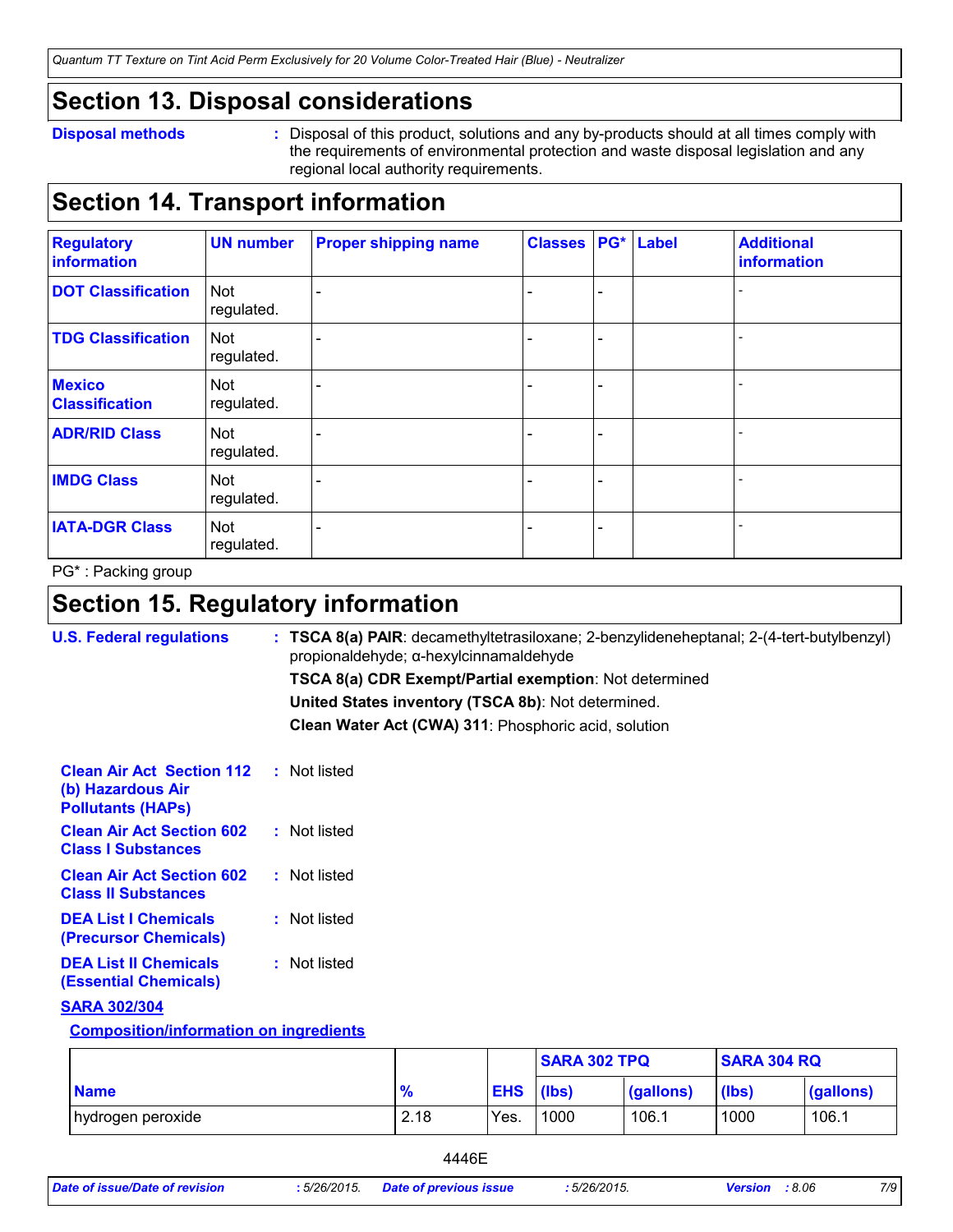### **Section 15. Regulatory information**

**SARA 304 RQ :** 45861 lbs / 20820.9 kg [3437.7 gal / 13013.1 L]

**SARA 311/312**

**Classification :** Not applicable.

#### **Composition/information on ingredients**

| <b>Name</b>       | $\frac{9}{6}$ | <b>Fire</b> | <b>Sudden</b><br>hazard release of<br><b>pressure</b> | <b>Reactive</b> | <b>Immediate</b><br>(acute)<br>health<br>hazard | <b>Delayed</b><br>(chronic)<br>health<br>hazard |
|-------------------|---------------|-------------|-------------------------------------------------------|-----------------|-------------------------------------------------|-------------------------------------------------|
| hydrogen peroxide | 2.18          | No.         | No.                                                   | No.             | Yes.                                            | No.                                             |

#### **Massachusetts : State regulations**

The following components are listed: HYDROGEN PEROXIDE

- 
- **New York :** The following components are listed: Hydrogen peroxide
- **New Jersey :** The following components are listed: HYDROGEN PEROXIDE
- 
- **Pennsylvania :** None of the components are listed.

#### **California Prop. 65**

CALIFORNIA PROPOSITION 65: The following statement is made in order to comply with the California Safe Drinking Water and Toxic Enforcement Act of 1986. This product is not known to the State of California to cause cancer.

#### Not available.

#### **International regulations**

**Chemical Weapon Convention List Schedules I, II & III Chemicals**

Not listed.

#### **Montreal Protocol (Annexes A, B, C, E)**

Not listed.

#### **Stockholm Convention on Persistent Organic Pollutants**

Not listed.

#### **Rotterdam Convention on Prior Inform Consent (PIC)**

Not listed.

#### **UNECE Aarhus Protocol on POPs and Heavy Metals**

Not listed.

#### **Canada**

| <b>WHMIS (Canada)</b>        | : Not controlled under WHMIS (Canada). |
|------------------------------|----------------------------------------|
| <b>Canadian lists</b>        |                                        |
| <b>Canadian NPRI</b>         | : None of the components are listed.   |
| <b>CEPA Toxic substances</b> | : None of the components are listed.   |
| <b>Canada inventory</b>      | : Not determined.                      |

**This product has been classified in accordance with the hazard criteria of the Controlled Products Regulations and the MSDS contains all the information required by the Controlled Products Regulations.**

#### **Mexico**

**Classification :**